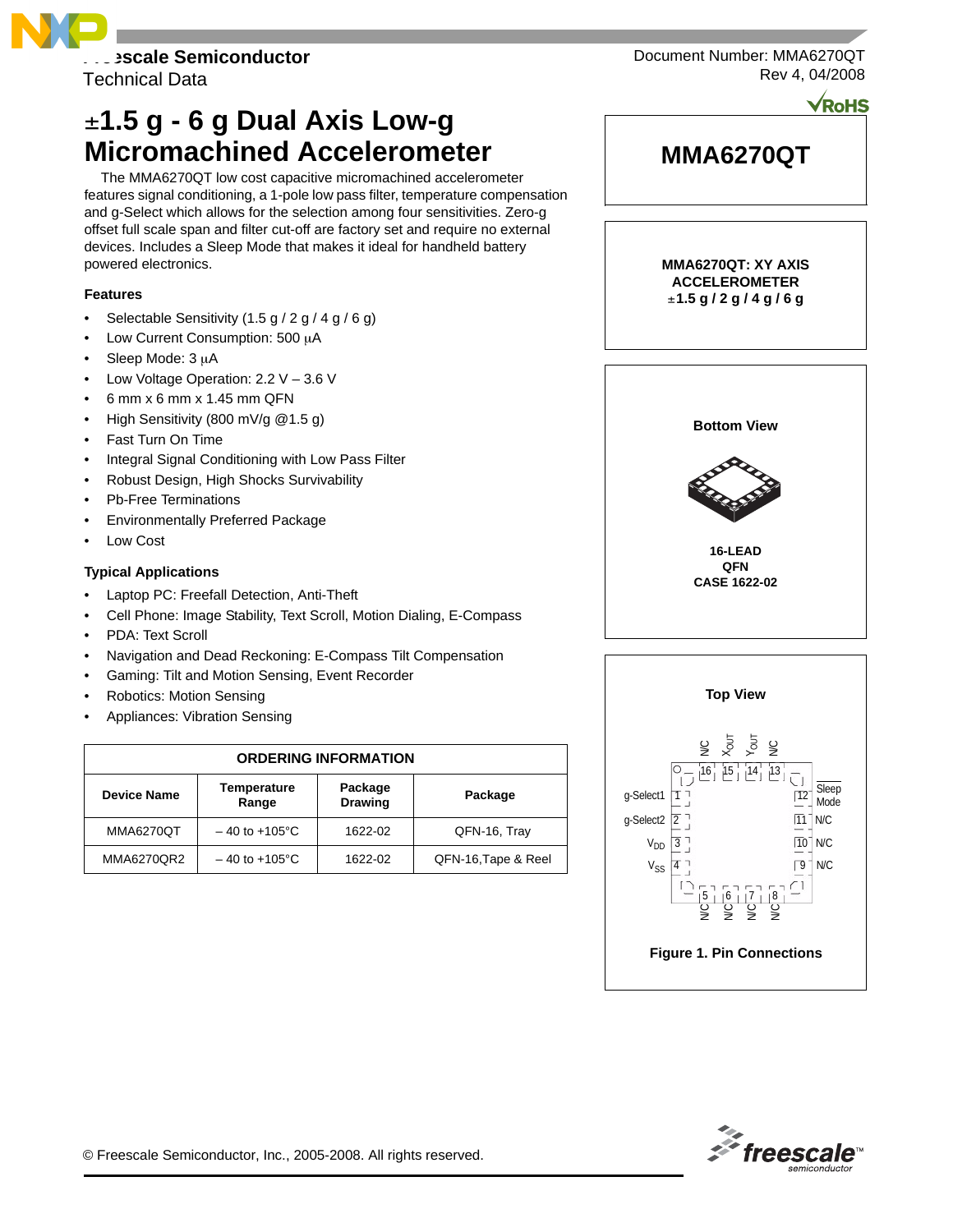



**Figure 2. Simplified Accelerometer Functional Block Diagram**

## **Table 1. Maximum Ratings**

(Maximum ratings are the limits to which the device can be exposed without causing permanent damage.)

| Rating                          | Symbol           | Value            | Unit |
|---------------------------------|------------------|------------------|------|
| Maximum Acceleration (all axis) | $g_{\text{max}}$ | ±2000            |      |
| <b>Supply Voltage</b>           | V <sub>DD</sub>  | $-0.3$ to $+3.6$ |      |
| Drop $Test(1)$                  | $D_{drop}$       | 1.8              | m    |
| Storage Temperature Range       | <sup>I</sup> stg | $-40$ to $+125$  | °C   |

1. Dropped onto concrete surface from any axis.

## **ELECTRO STATIC DISCHARGE (ESD)**

## **WARNING: This device is sensitive to electrostatic discharge.**

Although the Freescale accelerometer contains internal 2000 V ESD protection circuitry, extra precaution must be taken by the user to protect the chip from ESD. A charge of over 2000 volts can accumulate on the human body or associated test equipment. A charge of this magnitude can

alter the performance or cause failure of the chip. When handling the accelerometer, proper ESD precautions should be followed to avoid exposing the device to discharges which may be detrimental to its performance.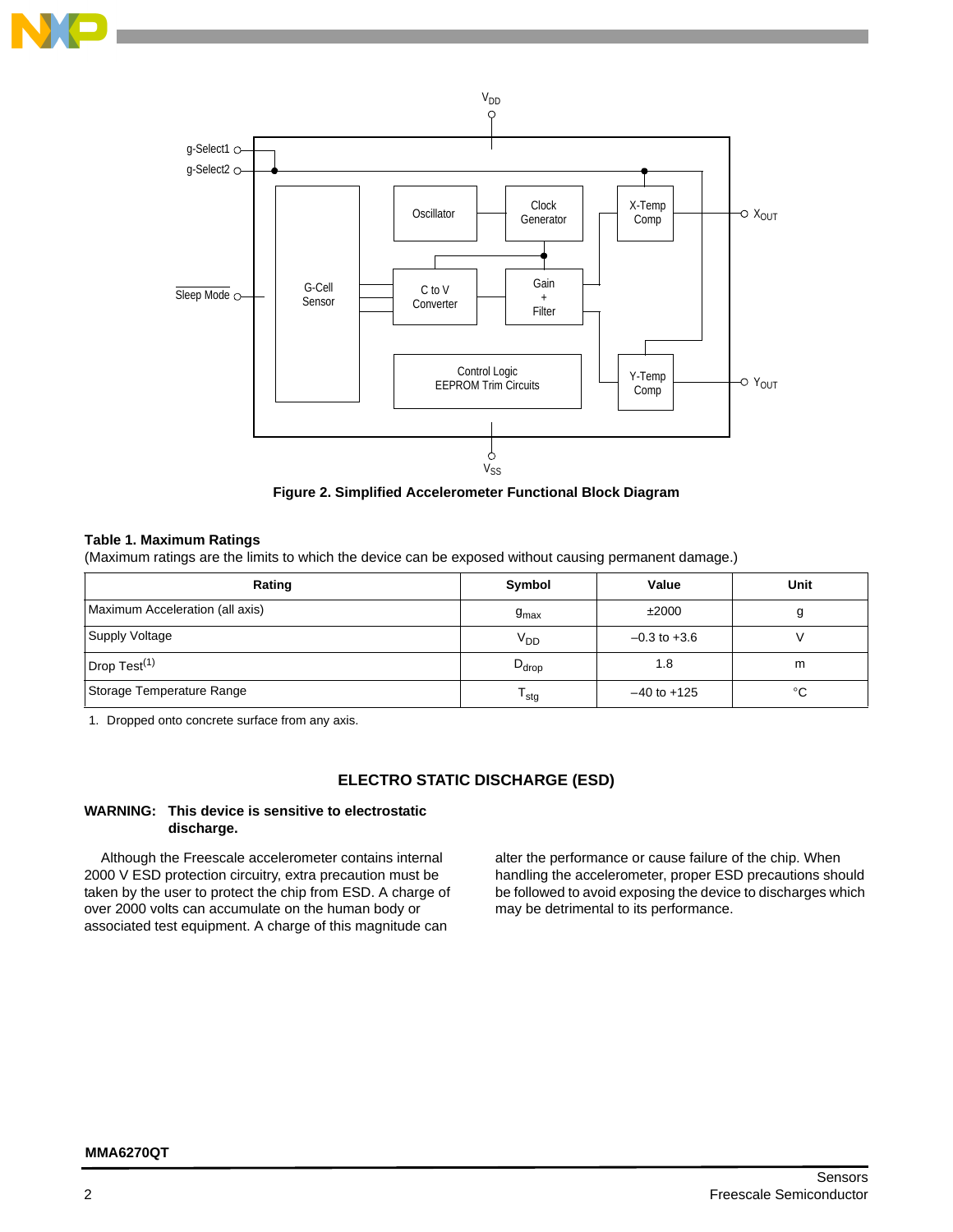

## **Table 2. Operating Characteristics**

Unless otherwise noted:  $-40^{\circ}C \leq T_A \leq 105^{\circ}C$ , 2.2 V  $\leq$  V<sub>DD</sub>  $\leq$  3.6 V, Acceleration = 0 g, Loaded output<sup>(1)</sup>

| Characteristic                                                                                                                                                                                                       | Symbol                                                                              | Min                                         | <b>Typ</b>                   | Max                                                  | Unit                                     |
|----------------------------------------------------------------------------------------------------------------------------------------------------------------------------------------------------------------------|-------------------------------------------------------------------------------------|---------------------------------------------|------------------------------|------------------------------------------------------|------------------------------------------|
| Operating Range <sup>(2)</sup><br>Supply Voltage <sup>(3)</sup><br><b>Supply Current</b><br>Supply Current at Sleep Mode <sup>(4)</sup><br><b>Operating Temperature Range</b><br>Acceleration Range, X-Axis, Y-Axis, | V <sub>DD</sub><br>$I_{DD}$<br><b>I</b> <sub>DD</sub><br>$T_A$                      | 2.2<br>$-40$                                | 3.3<br>500<br>3              | 3.6<br>800<br>10<br>$+105$                           | V<br>μA<br>μA<br>°C                      |
| g-Select1 & 2:00<br>g-Select1 & 2:10<br>g-Select1 & 2:01<br>g-Select1 & 2: 11                                                                                                                                        | <b>g<sub>FS</sub></b><br>$g_{FS}$<br><b>g<sub>FS</sub></b><br><b>g<sub>FS</sub></b> | $\overline{\phantom{0}}$                    | ±1.5<br>±2.0<br>±4.0<br>±6.0 | $\overline{\phantom{0}}$<br>$\overline{\phantom{0}}$ | g<br>g<br>g<br>g                         |
| Output Signal<br>Zero-g (T <sub>A</sub> = 25°C, V <sub>DD</sub> = 3.3 V) <sup>(5)</sup><br>Zero- $q^{(4)}$<br>X-axis<br>Y-axis<br>Sensitivity ( $T_A = 25^{\circ}$ C, $V_{DD} = 3.3$ V)                              | VOFF<br>$V_{OFF}$ , $T_A$<br>$V_{OFF}$ , $T_A$                                      | 1.485<br>$±2.6^{(6)}$<br>$±5.8^{(6)}$       | 1.65<br>±0.6<br>±5.8         | 1.815<br>$±3.8^{(7)}$<br>$±5.9^{(7)}$                | V<br>mg/°C<br>mg/°C                      |
| 1.5 <sub>g</sub><br>2g<br>4 <sub>g</sub><br>6g<br>Sensitivity <sup>(4)</sup><br>X-axis                                                                                                                               | $S_{1.5g}$<br>$S_{2g}$<br>$S_{4q}$<br>$S_{6q}$                                      | 740<br>555<br>277.5<br>185<br>$±0.02^{(6)}$ | 800<br>600<br>300<br>200     | 860<br>645<br>322.5<br>215<br>$\pm 0.02^{(7)}$       | mV/q<br>mV/g<br>mV/g<br>mV/g<br>$\%$ /°C |
| Y-axis<br><b>Bandwidth Response</b><br><b>XY</b>                                                                                                                                                                     | $S, T_A$<br>$S, T_A$<br>$f_{-3dB}$                                                  | $±0.01^{(6)}$                               | ±0.02<br>±0.01<br>350        | $±0.01^{(7)}$                                        | $\%$ /°C<br>Hz                           |
| Noise<br>RMS (0.1 Hz - 1 kHz) <sup>(4)</sup><br>Power Spectral Density RMS (0.1 Hz - 1 kHz) <sup>(4)</sup>                                                                                                           | $n_{RMS}$<br>$n_{PSD}$                                                              |                                             | 4.7<br>350                   |                                                      | mVrms<br>$\mu$ g/ $\sqrt{Hz}$            |
| <b>Control Timing</b><br>Power-Up Response Time <sup>(8)</sup><br>Enable Response Time <sup>(9)</sup><br>Sensing Element Resonant Frequency<br>XY                                                                    | t <sub>RESPONSE</sub><br><sup>t</sup> ENABLE                                        |                                             | 1.0<br>0.5                   | 2.0<br>2.0                                           | ms<br>ms                                 |
| Internal Sampling Frequency                                                                                                                                                                                          | <sup>f</sup> GCELL<br>$f_{CLK}$                                                     |                                             | 6.0<br>11                    |                                                      | kHz<br>kHz                               |
| Output Stage Performance<br>Full-Scale Output Range ( $I_{OUT}$ = 30 µA)                                                                                                                                             | V <sub>FSO</sub>                                                                    | $VSS+0.25$                                  |                              | $VDD - 0.25$                                         | V                                        |
| Nonlinearity, XOUT, YOUT                                                                                                                                                                                             | <b>NLOUT</b>                                                                        | $-1.0$                                      | $\overline{\phantom{0}}$     | $+1.0$                                               | %FSO                                     |
| Cross-Axis Sensitivity <sup>(10)</sup>                                                                                                                                                                               | V <sub>XY, XZ, YZ</sub>                                                             |                                             |                              | 5.0                                                  | $\%$                                     |
| Ratiometric Error <sup>(11)</sup>                                                                                                                                                                                    | error                                                                               | —                                           |                              | —                                                    | $\%$                                     |

1. For a loaded output, the measurements are observed after an RC filter consisting of a 1.0 kΩ resistor and a 0.1 µF capacitor on V<sub>DD</sub>-GND.

2. These limits define the range of operation for which the part will meet specification.

3. Within the supply range of 2.2 and 3.6 V, the device operates as a fully calibrated linear accelerometer. Beyond these supply limits the device may operate as a linear device but is not guaranteed to be in calibration.

- <span id="page-2-0"></span>4. This value is measured with g-Select in 1.5 g mode.
- 5. The device can measure both + and acceleration. With no input acceleration the output is at midsupply. For positive acceleration the output will increase above  $V_{DD}/2$ . For negative acceleration, the output will decrease below  $V_{DD}/2$ .
- <span id="page-2-1"></span>6. These values represent the 10th percentile, not the minimum.
- <span id="page-2-2"></span>7. These values represent the 90th percentile, not the maximum.
- 8. The response time between 10% of full scale  $V_{DD}$  input voltage and 90% of the final operating output voltage.
- 9. The response time between 10% of full scale Sleep Mode input voltage and 90% of the final operating output voltage.
- 10. A measure of the device's ability to reject an acceleration applied 90° from the true axis of sensitivity.
- 11.Zero-g offset ratiometric error can be typically >20% at V<sub>DD</sub> = 2.2 V. Sensitivity ratiometric error can be typically >3% at V<sub>DD</sub> = 2.2. Consult factory for additional information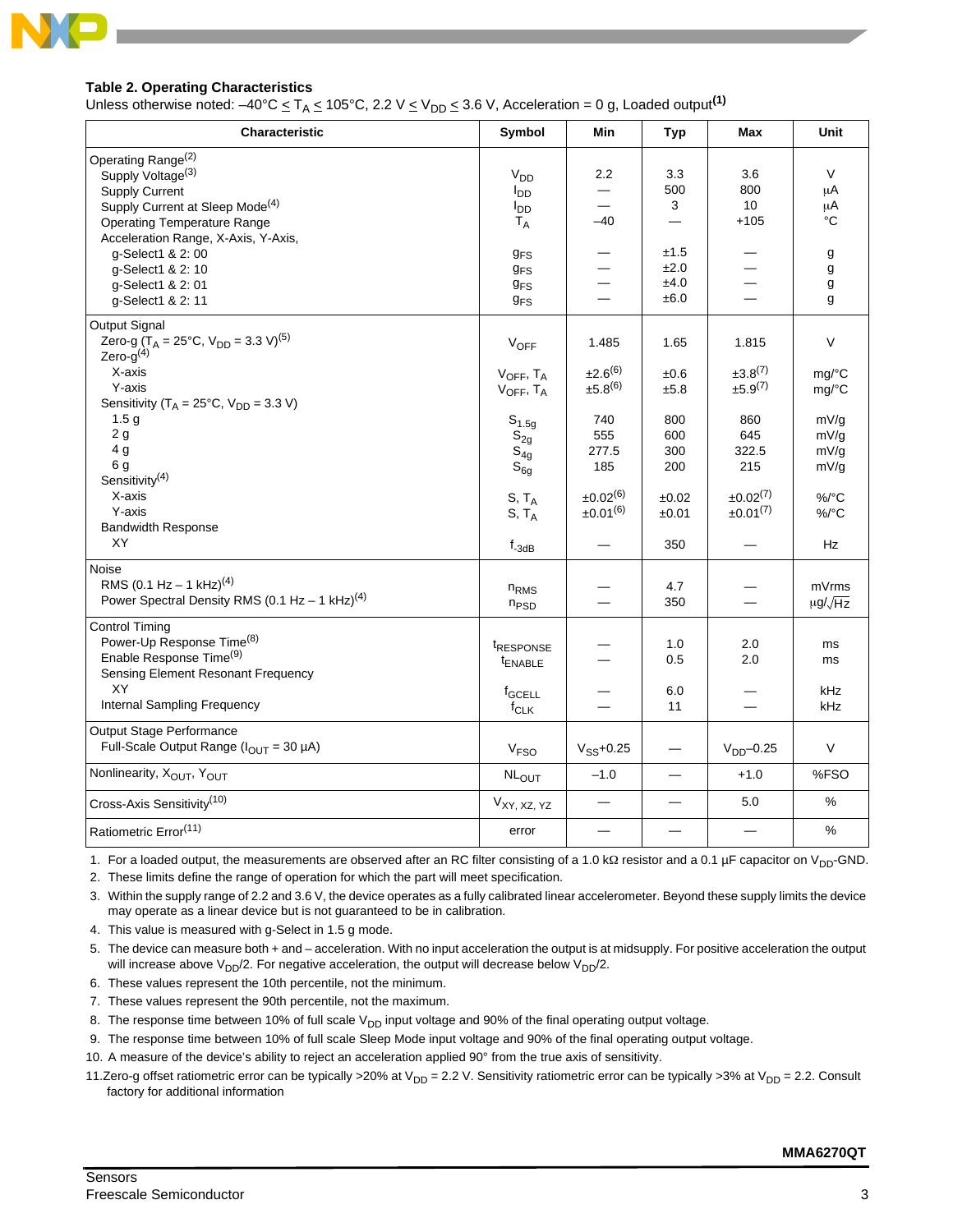## **PRINCIPLE OF OPERATION**

The Freescale accelerometer is a surface-micromachined integrated-circuit accelerometer.

The device consists of two surface micromachined capacitive sensing cells (g-cell) and a signal conditioning ASIC contained in a single integrated circuit package. The sensing elements are sealed hermetically at the wafer level using a bulk micromachined cap wafer.

The g-cell is a mechanical structure formed from semiconductor materials (polysilicon) using semiconductor processes (masking and etching). It can be modeled as a set of beams attached to a movable central mass that move between fixed beams. The movable beams can be deflected from their rest position by subjecting the system to an acceleration [\(Figure 3\)](#page-3-0).

As the beams attached to the central mass move, the distance from them to the fixed beams on one side will increase by the same amount that the distance to the fixed beams on the other side decreases. The change in distance is a measure of acceleration.

The g-cell beams form two back-to-back capacitors [\(Figure 3](#page-3-0)). As the center beam moves with acceleration, the distance between the beams changes and each capacitor's value will change,  $(C = Ae/D)$ . Where A is the area of the beam,  $\epsilon$  is the dielectric constant, and D is the distance between the beams.

The ASIC uses switched capacitor techniques to measure the g-cell capacitors and extract the acceleration data from the difference between the two capacitors. The ASIC also signal conditions and filters (switched capacitor) the signal, providing a high level output voltage that is ratiometric and proportional to acceleration.



<span id="page-3-0"></span>**Figure 3. Simplified Transducer Physical Model**

#### **SPECIAL FEATURES**

#### **g-Select**

The g-Select feature allows for the selection among 4 sensitivities present in the device. Depending on the logic input placed on pins 1 and 2, the device internal gain will be changed allowing it to function with a 1.5 g, 2 g, 4 g, or 6 g sensitivity ([Table 3\)](#page-3-1). This feature is ideal when a product has applications requiring different sensitivities for optimum performance. The sensitivity can be changed at anytime during the operation of the product. The g-Select1 and g-Select2 pins can be left unconnected for applications requiring only a 1.5 g sensitivity as the device has an internal pull-down to keep it at that sensitivity (800 mV/g).

#### <span id="page-3-1"></span>**Table 3. g-Select Pin Descriptions**

| g-Select2 | g-Select1 | g-Range          | Sensitivity        |
|-----------|-----------|------------------|--------------------|
|           |           | 1.5 <sub>g</sub> | 800 mV/g           |
|           |           | 2 g              | $600 \text{ mV/g}$ |
|           |           | 4 g              | 300 mV/g           |
|           |           | 6 g              | $200$ mV/g         |

#### **Sleep Mode**

The dual axis accelerometer provides a Sleep Mode that is ideal for battery operated products. When Sleep Mode is active, the device outputs are turned off, providing significant reduction of operating current. A low input signal on pin 12 (Sleep Mode) will place the device in this mode and reduce the current to 3 μA typ. For lower power consumption, it is recommended to set g-Select1 and g-Select2 to 1.5 g mode. By placing a high input signal on pin 12, the device will resume to normal mode of operation.

## **Filtering**

The dual axis accelerometer contains onboard single-pole switched capacitor filters. Because the filter is realized using switched capacitor techniques, there is no requirement for external passive components (resistors and capacitors) to set the cut-off frequency.

#### **Ratiometricity**

Ratiometricity simply means the output offset voltage and sensitivity will scale linearly with applied supply voltage. That is, as supply voltage is increased, the sensitivity and offset increase linearly; as supply voltage decreases, offset and sensitivity decrease linearly. This is a key feature when interfacing to a microcontroller or an A/D converter because it provides system level cancellation of supply induced errors in the analog to digital conversion process.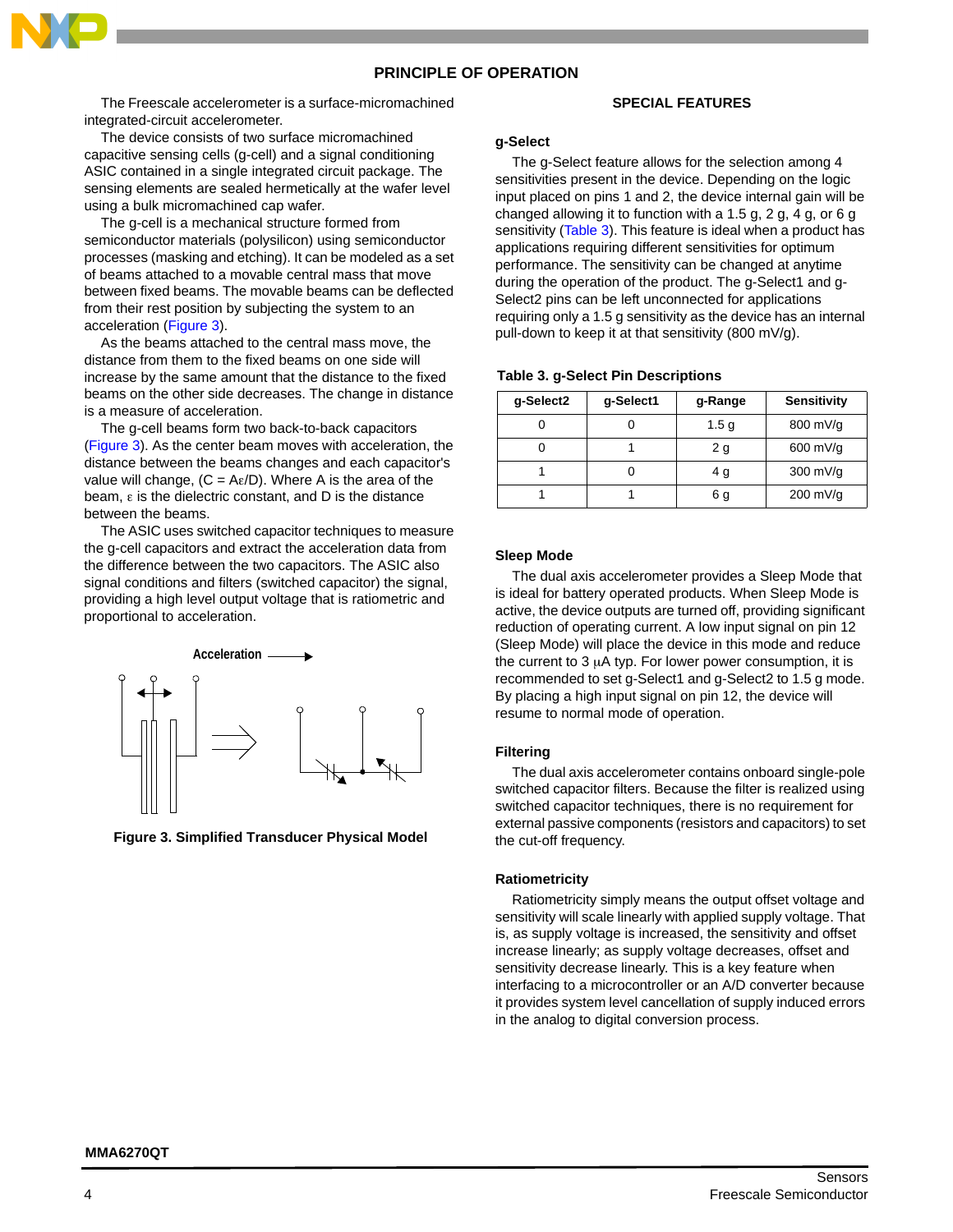

# **BASIC CONNECTIONS**

## **Pin Descriptions**



**Figure 4. Pinout Description**

## **Table 4. Pin Descriptions**

| Pin No.  | <b>Pin Name</b>  | <b>Description</b>                                  |
|----------|------------------|-----------------------------------------------------|
| 1        | g-Select1        | Logic input pin to select g level.                  |
| 2        | g-Select2        | Logic input pin to select g level.                  |
| 3        | V <sub>DD</sub>  | Power Supply Input                                  |
| 4        | $V_{SS}$         | Power Supply Ground                                 |
| $5 - 7$  | N/C              | No internal connection.<br>Leave unconnected.       |
| $8 - 11$ | N/C              | Unused for factory trim.<br>Leave unconnected.      |
| 12       | Sleep Mode       | Logic input pin to enable product or<br>Sleep Mode. |
| 13       | N/C              | No internal connection.<br>Leave unconnected        |
| 14       | Y <sub>OUT</sub> | Y direction output voltage.                         |
| 15       | <b>X</b> OUT     | X direction output voltage.                         |
| 16       | N/C              | No internal connection.<br>Leave unconnected.       |



**Figure 5. Accelerometer with Recommended Connection Diagram**

## **PCB Layout**



#### <span id="page-4-0"></span>**Figure 6. Recommended PCB Layout for Interfacing Accelerometer to Microcontroller**

#### **NOTES:**

- 1. Verify V<sub>DD</sub> line has the ability to reach 2.2 V in  $\leq$ 0.1 ms as measured on the device at the  $V_{DD}$  pin. Rise times greater than this most likely will prevent start up operation.
- 2. Physical coupling distance of the accelerometer to the microcontroller should be minimal.
- 3. The flag underneath the package is internally connected to ground. It is not recommended for the flag to be soldered down.
- 4. Place a ground plane beneath the accelerometer to reduce noise, the ground plane should be attached to all of the open ended terminals shown in [Figure 6](#page-4-0).
- 5. Use an RC filter with 1.0 kW and 0.1 µF on the outputs of the accelerometer to minimize clock noise (from the switched capacitor filter circuit).
- 6. PCB layout of power and ground should not couple power supply noise.
- 7. Accelerometer and microcontroller should not be a high current path.
- 8. A/D sampling rate and any external power supply switching frequency should be selected such that they do not interfere with the internal accelerometer sampling frequency (11 kHz for the sampling frequency). This will prevent aliasing errors.
- 9. PCB layout should not run traces or vias under the QFN part. This could lead to ground shorting to the accelerometer flag.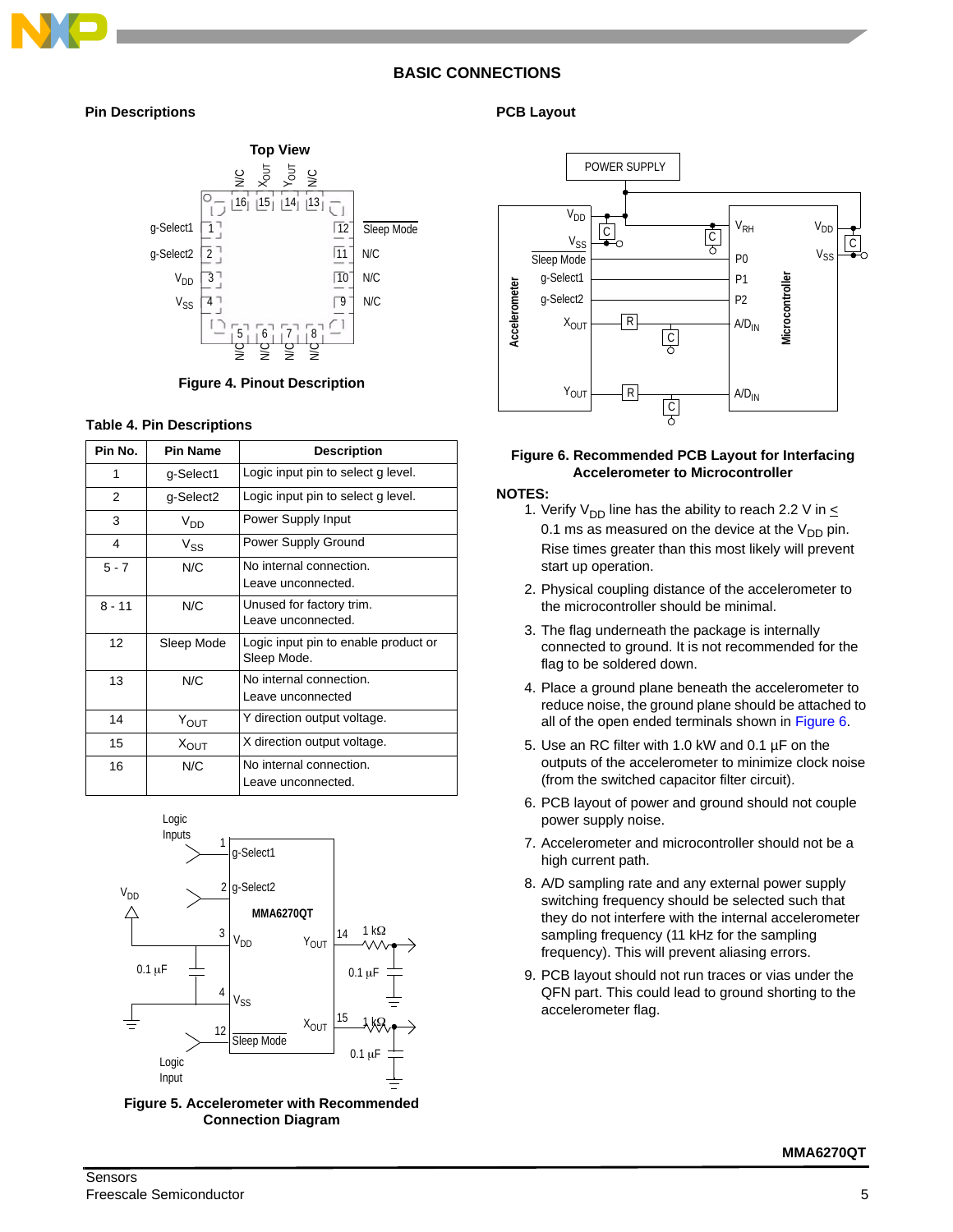



## **MMA6270QT**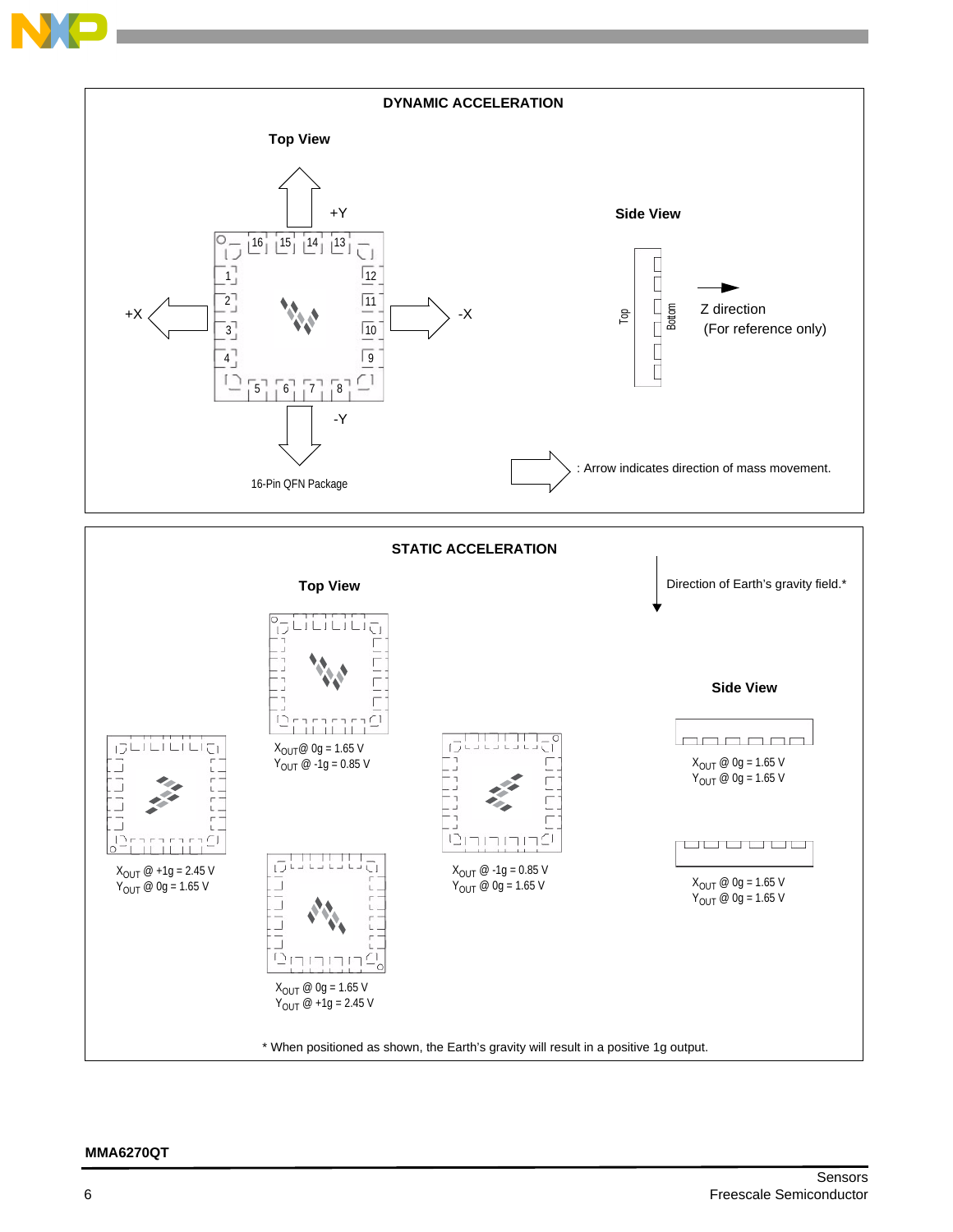

# **MINIMUM RECOMMENDED FOOTPRINT FOR SURFACE MOUNTED APPLICATIONS**

Surface mount board layout is a critical portion of the total design. The footprint for the surface mount packages must be the correct size to ensure proper solder connection interface between the board and the package.

With the correct footprint, the packages will self-align when subjected to a solder reflow process. It is always recommended to design boards with a solder mask layer to avoid bridging and shorting between solder pads.

The flag underneath the package is internally connected to ground. It is not recommended for the flag to be soldered down.



**Note:** The die pad (flag) is not generally recommended to be soldered down for consumer product application. All dimensions are in mm.

**Figure 7. PCB Footprint for 16-Lead QFN, 6x6 mm for Consumer Grade Products and Applications**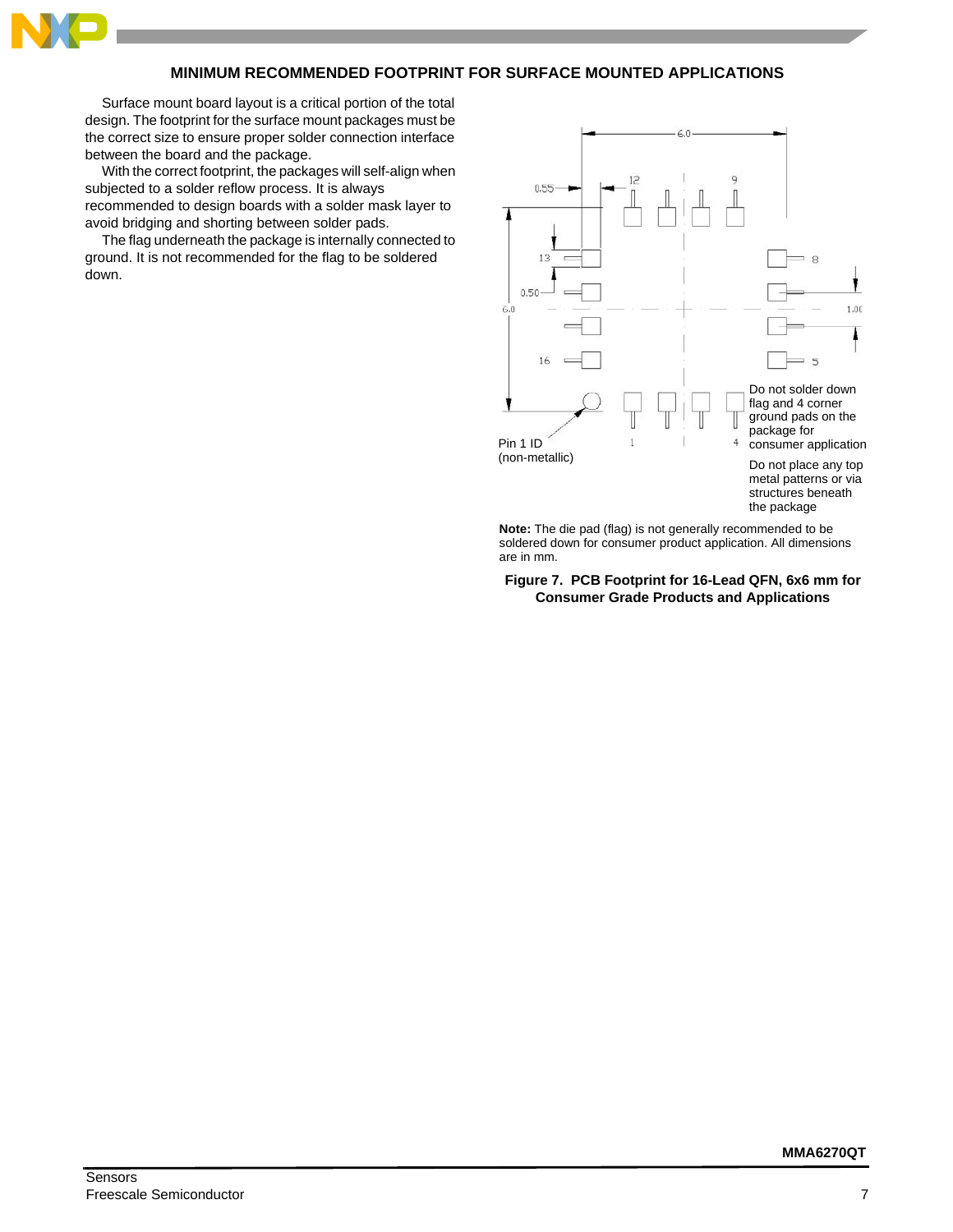

## **PCB DESIGN GUIDELINES**

The following are the recommended guidelines to follow for mounting QFN sensors for either automotive or consumer applications.

- 1. NSMD (Non Solder Mask Defined) is shown in Figure 8.
- 2. Solder mask opening = PCB land pad +0.1 mm.
- 3. Stencil aperture size = PCB land pad  $-$  0.025mm, as shown in Figure 9 with a 6 mil stencil.
- 4. Do not place insertion components or vias at a distance less than 2mm from the package land area.
- 5. Signal trace connected to pads should be as symmetric as possible. Put dummy traces if there is NC pads, in order to have same length of exposed trace for all pads. Signal traces with 0.1mm width and

min. 0.5mm length for all PCB land pad near package are recommended as shown in Figure 8 and Figure 9. Wider trace can be continued after the 0.5mm zone.

- 6. Use a standard pick and place process and equipment (no hand soldering process).
- 7. It is recommended to use a cleanable solder paste with an additional cleaning step after SMT mount
- 8. It is recommended to avoid screwing down the PCB to fix it into an enclosure since this may cause the PCB to bend.
- 9. PC boards should be rated for multiple reflow of leadfree conditions with 260°C maximum temperature.







**Figure 9. Stencil Design Guidelines**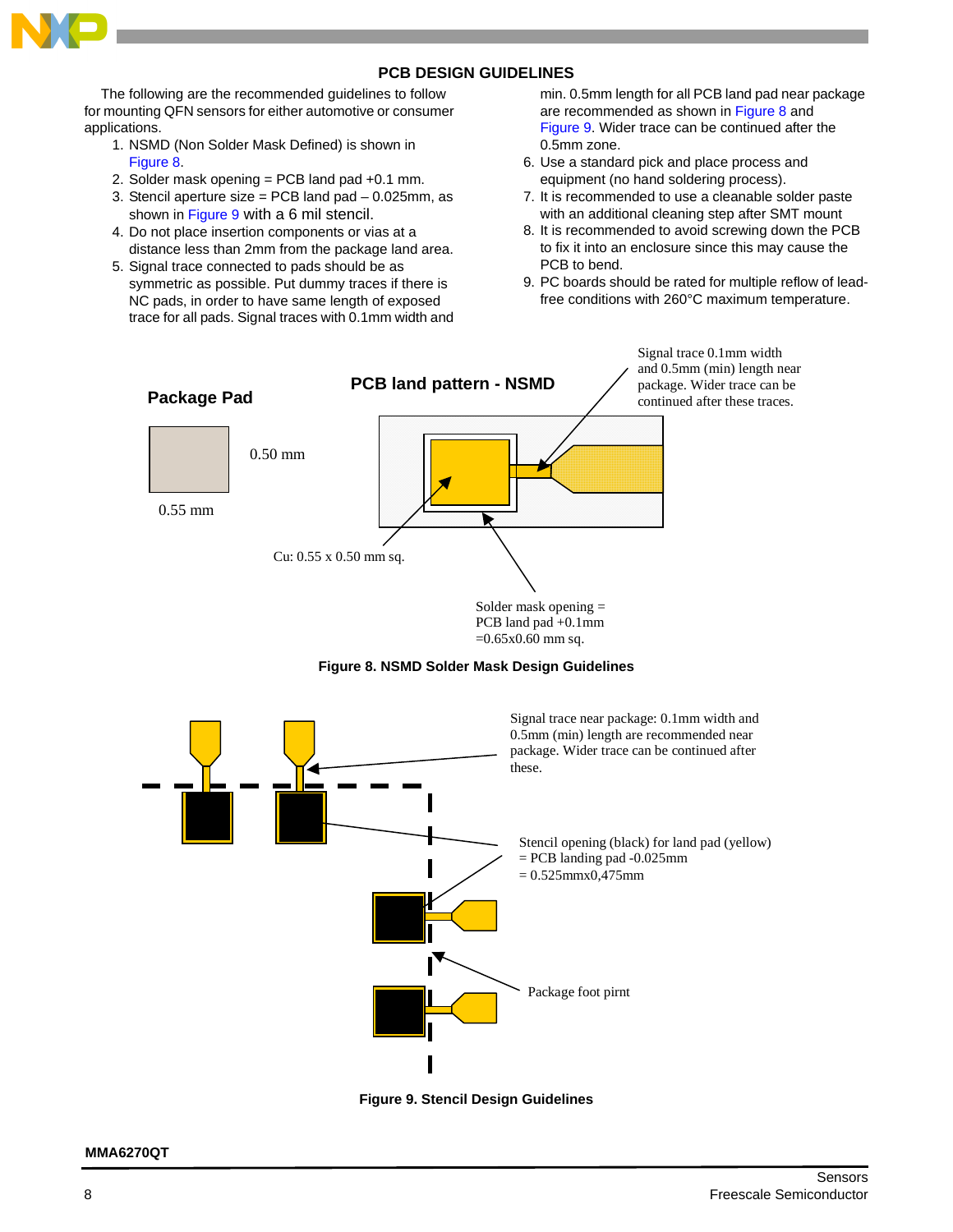

# **PACKAGE DIMENSIONS**



|        | FREESCALE SEMICONDUCTOR, INC.<br>ALL RIGHTS RESERVED. | MECHANICAL OUTLINE |                                   | PRINT VERSION NOT TO SCALE |             |  |
|--------|-------------------------------------------------------|--------------------|-----------------------------------|----------------------------|-------------|--|
| TITLE: | QUAD FLAT NON-LEADED                                  |                    |                                   | DOCUMENT NO: 98ASA10651D   | RFV: B      |  |
|        | PACKAGE (QFN) FOR SENSORS                             |                    | CASE NUMBER: 1622-02              |                            | 27 SEP 2006 |  |
|        | 16 TERMINAL, 1.0 PITCH (6 X 6 X 1.45)                 |                    | <sup>'I</sup> STANDARD: NON-JEDEC |                            |             |  |

PAGE 1 OF 3

**CASE 1622-02 ISSUE B 16-LEAD QFN**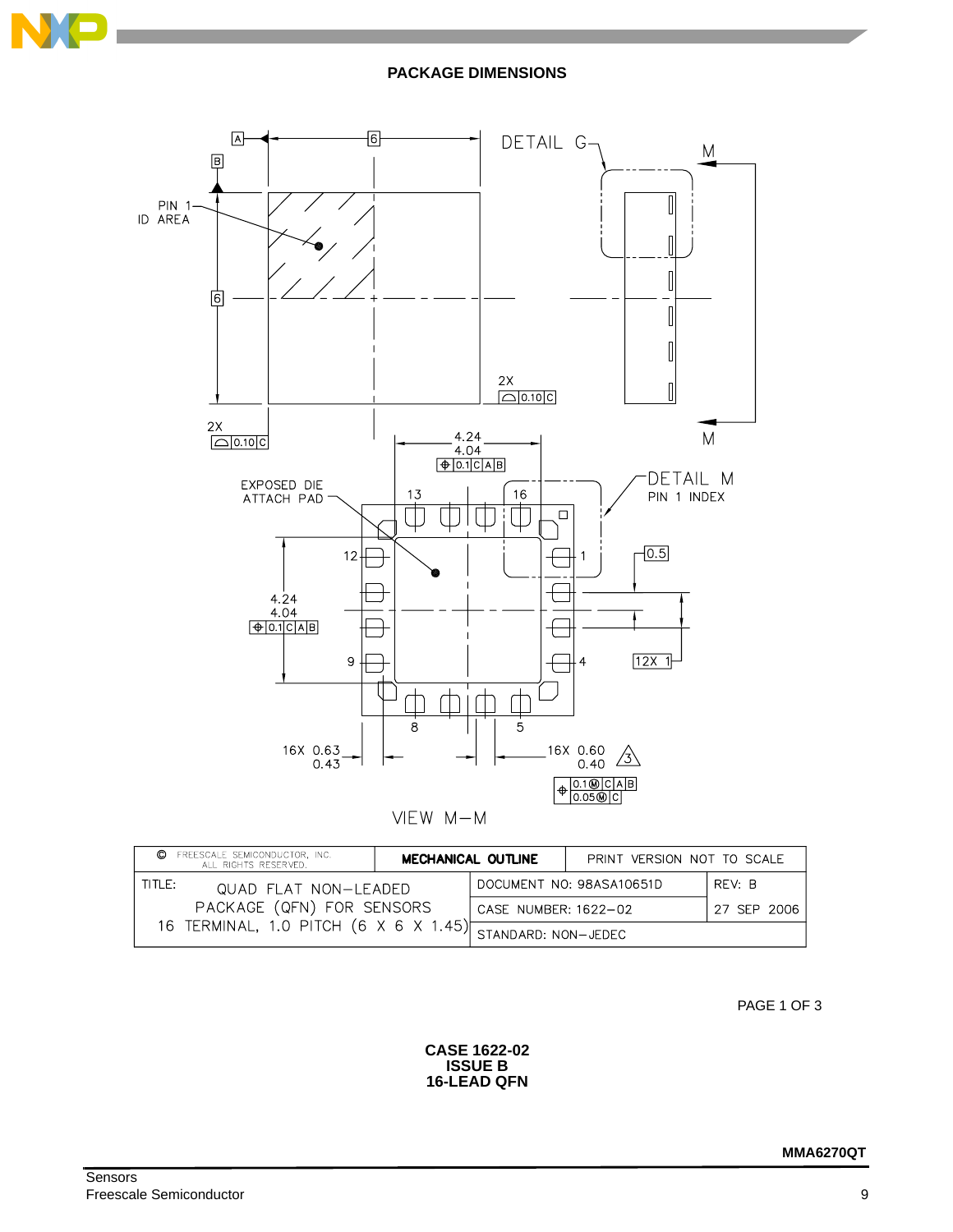

# **PACKAGE DIMENSIONS**



DETAIL G VIEW ROTATED 90' CW

| O      | FREESCALE SEMICONDUCTOR, INC.<br><b>MECHANICAL OUTLINE</b><br>ALL RIGHTS RESERVED. |  |                      | PRINT VERSION NOT TO SCALE |             |
|--------|------------------------------------------------------------------------------------|--|----------------------|----------------------------|-------------|
| TITLE: | QUAD FLAT NON-LEADED                                                               |  |                      | DOCUMENT NO: 98ASA10651D   | REV: B      |
|        | PACKAGE (QFN) FOR SENSORS                                                          |  | CASE NUMBER: 1622-02 |                            | 27 SEP 2006 |
|        | 16 TERMINAL, 1.0 PITCH (6 X 6 X 1.45)                                              |  | STANDARD: NON-JEDEC  |                            |             |

PAGE 2 OF 3

**CASE 1622-02 ISSUE B 16-LEAD QFN**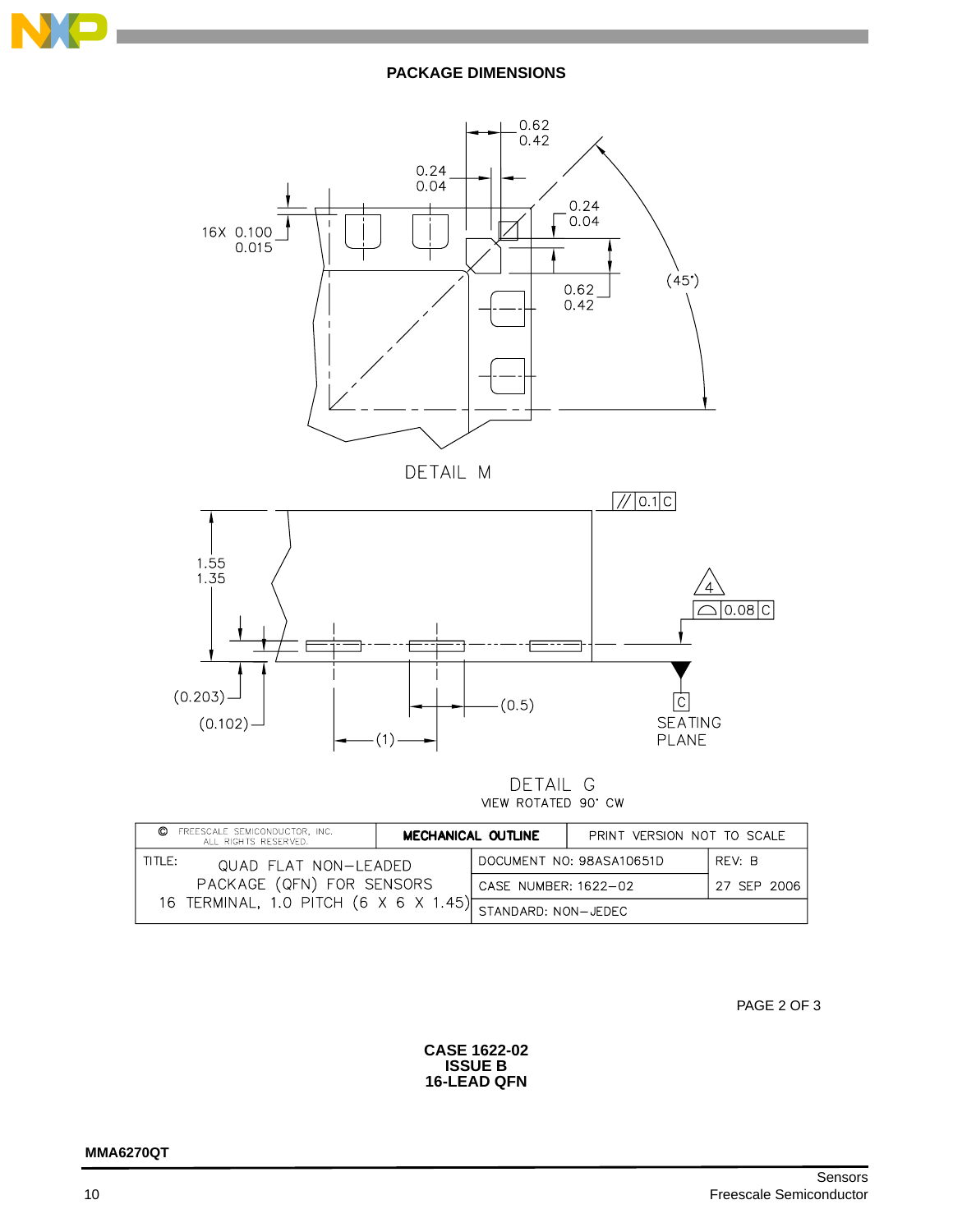

# **PACKAGE DIMENSIONS**

NOTES:

- 1. ALL DIMENSIONS ARE IN MILLMETERS.
- 2. INTERPRET DIMENSIONS AND TOLERANCES PER ASME Y14.5M-1994.
- $\frac{\sqrt{3}}{3}$  this dimension applies to metallized terminal and is measured between 0.25mm and 0.30mm from terminal tip.

 $\sqrt{4}$  coplanarity applies to the exposed heat slug, terminals and corner pads.

- 5. RADIUS ON TERMINAL IS OPTIONAL.
- 6. MINIMUM METAL GAP SHOULD BE 0.2MM EXCEPT GAP BETWEEN CORNER PADS AND THE EXPOSED HEAT SLUG.

| O      | FREESCALE SEMICONDUCTOR, INC.<br>MECHANICAL OUTLINE<br>ALL RIGHTS RESERVED. |  |                      | PRINT VERSION NOT TO SCALE |             |
|--------|-----------------------------------------------------------------------------|--|----------------------|----------------------------|-------------|
| TITLE: | QUAD FLAT NON-LEADED                                                        |  |                      | DOCUMENT NO: 98ASA10651D   | REV: B      |
|        | PACKAGE (QFN) FOR SENSORS                                                   |  | CASE NUMBER: 1622-02 |                            | 27 SEP 2006 |
|        | 16 TERMINAL, 1.0 PITCH (6 X 6 X 1.45)                                       |  | STANDARD: NON-JEDEC  |                            |             |

PAGE 3 OF 3

**CASE 1622-02 ISSUE B 16-LEAD QFN**